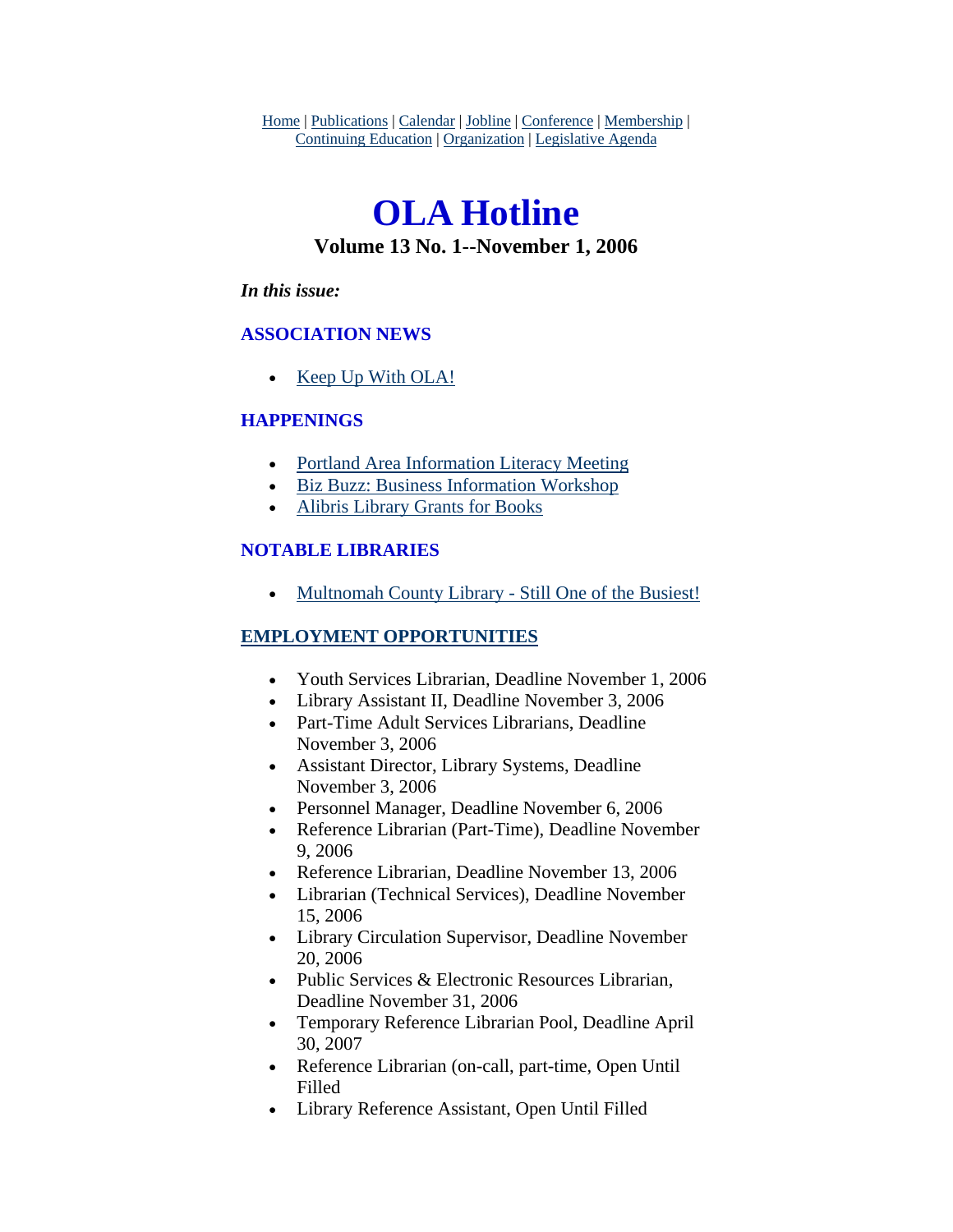- <span id="page-1-0"></span>• On Call Reference Librarian, Open Until Filled
- Technical Services Librarian (Temporary), Open Until Filled
- Library Assistant (Part-time), Open Until Filled
- Proposals for Library Planning Service, Open Until Filled
- Manager of Libraries and Audiovisual Services, Open Until Filled
- Analyst Programmer, Open Until Filled
- Library Assistant I, Part Time/ On-Call, Open Until Filled
- Manager Technical Services Department Temporary, Open Until Filled

### **CALENDAR**

### **Association News**

### **Keep Up With OLA!**

Curious about what goes on at the Board Retreat or the bimonthly Board meetings? Keep track of the work of OLA, areas of focus, conference planning progress, and more by perusing the [meeting minutes](http://www.olaweb.org/minutes/). Draft minutes from the September meeting have been posted.

## **Happenings**

### **Portland Area Information Literacy Meeting**

The next Portland Area Information Literacy (PAIL) Group meeting is scheduled for Tuesday, November 14, from 6:30 - 8:30 pm at the PSU Library, Room 160. Everyone is welcome.

Topics for this meeting include:

- Wikipedia and Google Scholar when should we recommend them to patrons in instructional settings or at reference?
- Teaching Tips bring instructional related questions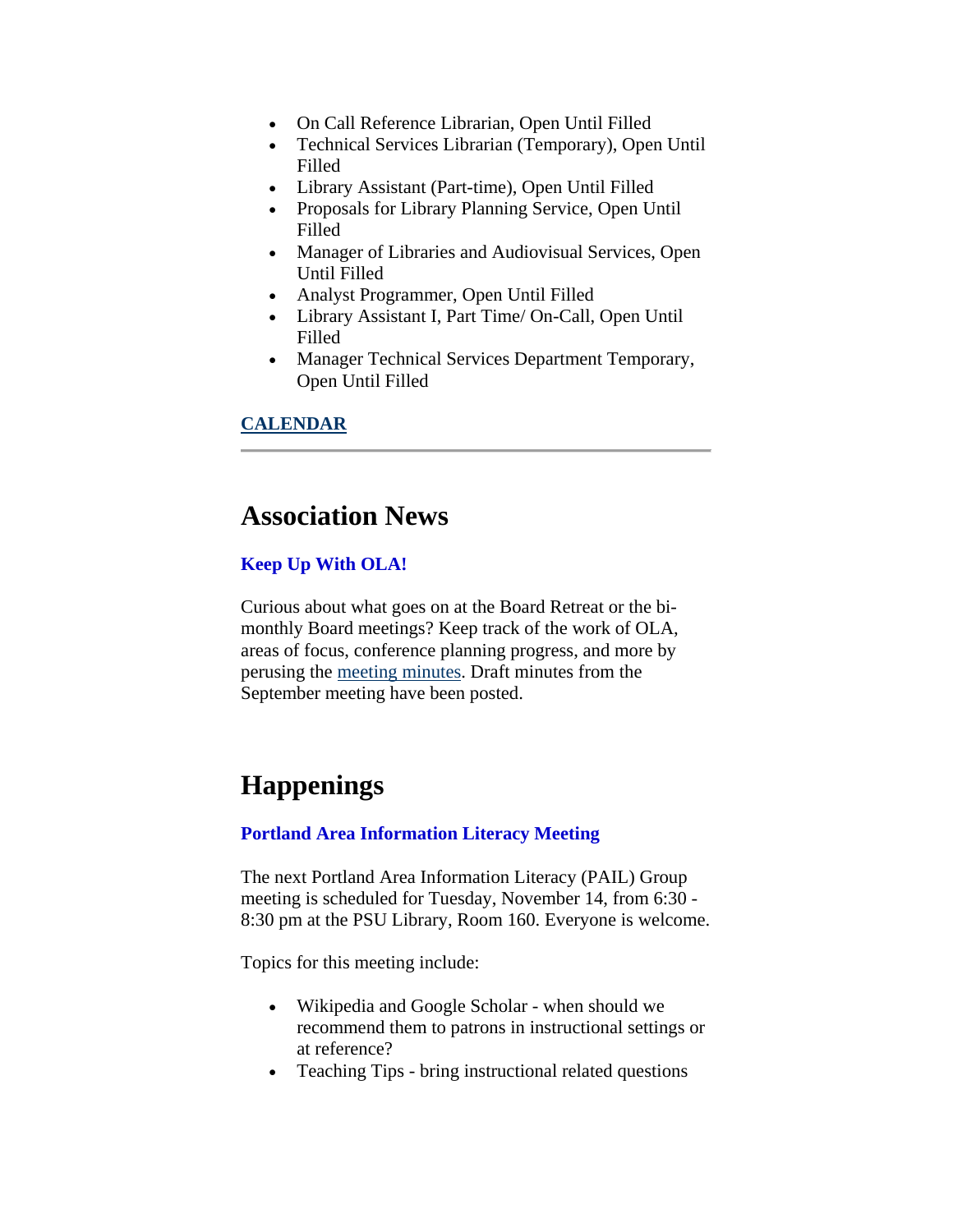and we'll find the answers!

<span id="page-2-0"></span>As usual, RSVPs are appreciated , to help estimate the cookie count, but not necessary. Drop-ins are always welcome.

[PSU location & parking information](http://www.pdx.edu/media/c/a/campusmap_bw.pdf). Parking structure #P1 at 6th Ave. and Harrison is a good one to use. Enter from 6th Ave. only.

#### **Biz Buzz: Business Information Workshop**

Do questions about bond ratios, business plans, or NAICS codes make you nervous? Do you know more about literary genres than business terminology? If so, this workshop, led by Heidi Senior from the University of Portland, is for you!

The workshop will be held on Wednesday, November 29, from 1:30 - 4:30 pm at Portland Community College, Cascade Campus in the TEB (Technology Education Building), Room 215.

Increase your comfort level with business information at this hands- on workshop focusing on some of the most common business questions, including:

- funding sources for small businesses
- consumer demographics
- company financials
- business ratios
- industry statistics and sources for marketing information
- answers to your questions about business topics

The workshop will focus on free online sites and commonlyavailable print resources and the information provided will be applicable to all types of libraries. Participants will gain hands-on experience in using the resources, and a toolkit of finding aids for business information will be provided.

About the Presenter: Like many reference librarians, Heidi Senior has an educational background in the humanities and social sciences. While in library school at the University of Washington, she received a crash course in business reference by working for nearly two years in the business library. At the University of Portland, where she has worked since 1998, she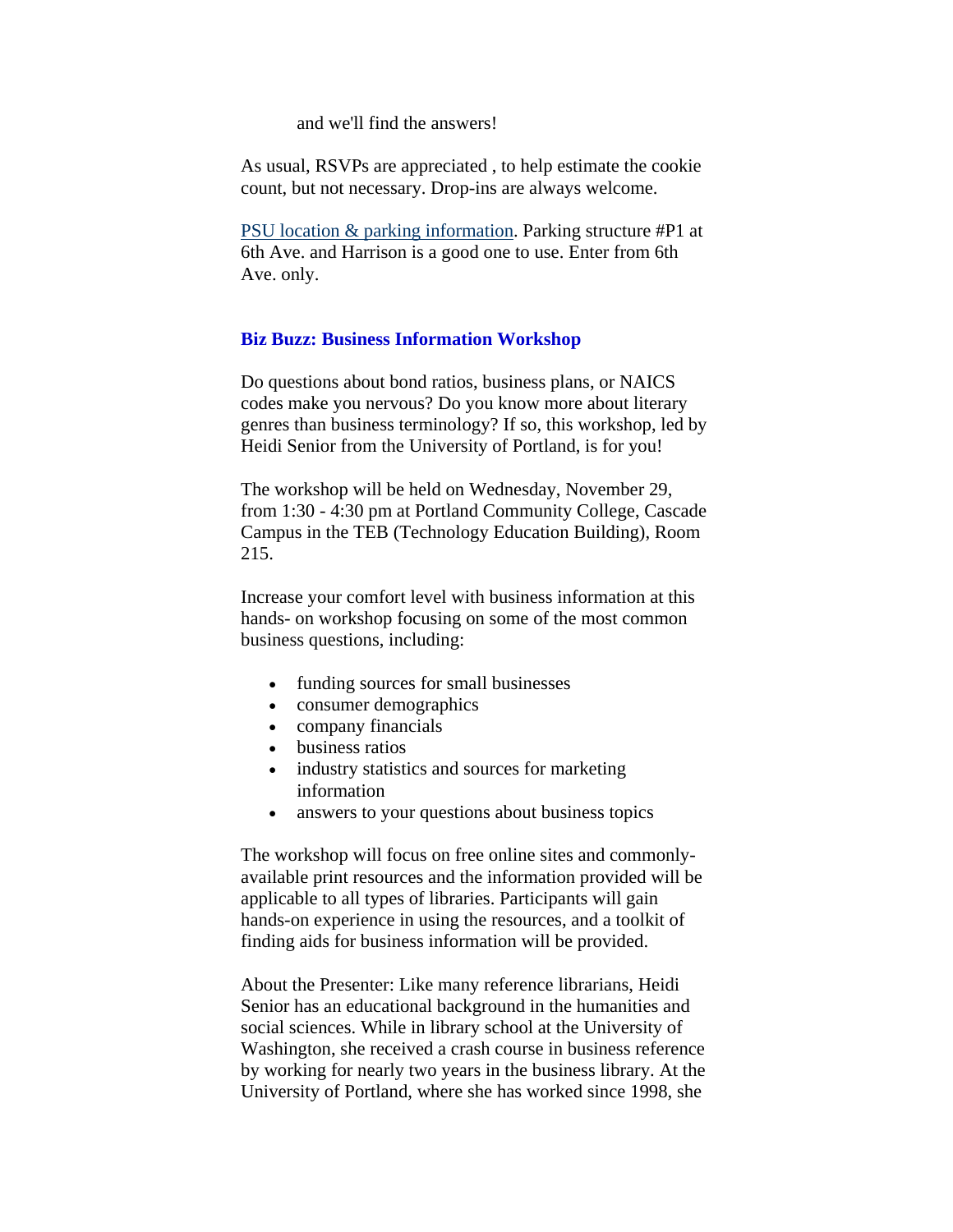<span id="page-3-0"></span>is the library's liaison to the Robert B. Pamplin School of Business. Heidi is active in the Business Reference and Services Section of ALA/RUSA and currently chairs the Business Interest Group of Oregon within the Oregon Library Association.

Cost: Student/retiree rate: \$25.00 PORTALS member rate: \$35.00 non-member rate: \$45.00

Registration: Register for the workshop at the [Portals website](http://www.portals.org/). For additional continuing education opportunities, visit [NW](http://www.nwcentral.org/)  [Central](http://www.nwcentral.org/).

#### **Alibris Library Grants for Books**

For the fourth consecutive year, online bookseller [Alibris](http://www.alibris.com/libris) is accepting applications from libraries for the Alibris Collection Award, which is designed to help libraries expand their collections in specific subject areas of interest to their respective communities. The deadline is December 1, 2006.

The Alibris Collection Award is a grant of up to \$3,000 worth of books to an academic, public, special, K-12, or international library supporting specific collection development projects that advance the mission, priority areas, and goals of the selected library. The purpose of the award is simply to help provide books for otherwise under-funded libraries with replacement projects, retrospective collection development projects, or routine collection-building needs.

Each applying library provides an online Donate-A-Book wish list of the desired titles along with the required statements of interest concerning the desired collection and needs of the applying library. All such approved Donate-A-Book applications will remain on the Alibris Web site until and after the award is granted, and are therefore eligible for specific book contributions from library patrons, constituents, and the general book-buying public.

Complete award details are available at the [Alibris for](http://fconline.fdncenter.org/pnd/10004998/alibris)  [Libraries Website.](http://fconline.fdncenter.org/pnd/10004998/alibris) Alibris also offers additional [RFPs in Arts](http://foundationcenter.org/pnd/rfp/cat_arts.jhtml)  [and Culture](http://foundationcenter.org/pnd/rfp/cat_arts.jhtml).